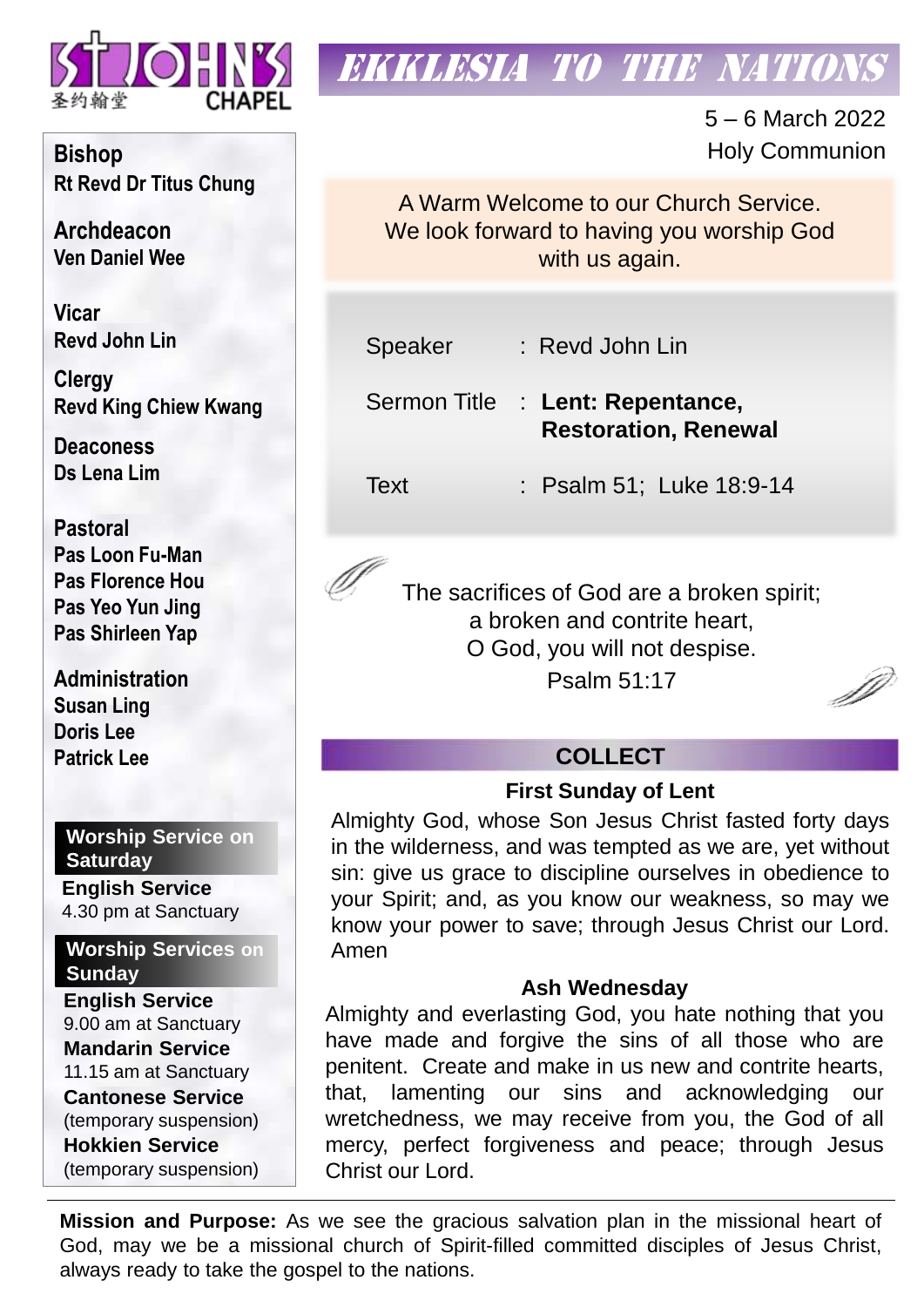## **Vicar Writes**

Dear church family

In the Church calendar, Ash Wednesday falls on 2 March this year, which marks the beginning of the **LENT** season. **LENT** is a 40-day period of reflection, repentance and renewal. The liturgical colour is purple, signifying penitence and mourning. It is a time of deep spiritual reflection and honest heart-searching repentance. It is a season when we give ourselves devotedly to grow in Christlikeness. This growth in Christlike character requires spiritual disciplines in extended times of fasting, praying and reading the Scriptures.

At the Ash Wednesday service, the priest places some ash on our foreheads and says, "*you are dust, and to dust you shall return*" (Genesis 3:19b). This is a clear reminder that our bodies are frail and mortal. Because of sin, man has fallen short of the glory of God. But thanks be to God for the death and resurrection of Jesus Christ. In Christ, we are set free from our bondage to sin and death.

During this Lent season, firstly, let us **reflect and give thanks to God** for the life and sacrifice of Jesus Christ. Jesus walked the way of the cross in submission and obedience to His Father's will. May our hearts be ever grateful to Jesus and follow his example of humble obedience.

Secondly, let us **repent of our sins** as we open our hearts to the powerful work of the Holy Spirit. God will forgive us when we truly repent and have a transformative inward change of heart. May we seek to live a life of holiness and godliness.

Thirdly, let us **renew our first love for God** and our commitment to discipleship in the kingdom of God. Take time to slow down during Lent and spend time with Abba Father in the Word and in prayer. Be restored in your soul and inner being. May we grow daily in our relationship with God and in Christlikeness.

"*Create in me a clean heart, O God, and renew a right spirit within me. Cast me not away from your presence, and take not your Holy Spirit from me. Restore to me the joy of your salvation, and uphold me with a willing spirit*." Psalm 51:10-12

Maranatha Pastor John

## **Intercession**

#### **Young Adults Ministry**

- 1. Pray for each young adult to abide in Christ, to love and learn from His Word, experience His presence and grace daily, and "not conform to the pattern of this world, but be transformed by the renewing of [their] minds" (Romans 12:2)
- 2. Pray for the young adult cell groups to not give up meeting together, but continue to encourage each other through God's Word and in friendship.
- 3. Pray for young adults to have God's wisdom for their relationships and vocations.
- 4. Pray for the leaders and mentors to have God's wisdom to know how best to serve and support the young adults, and commitment in engaging them.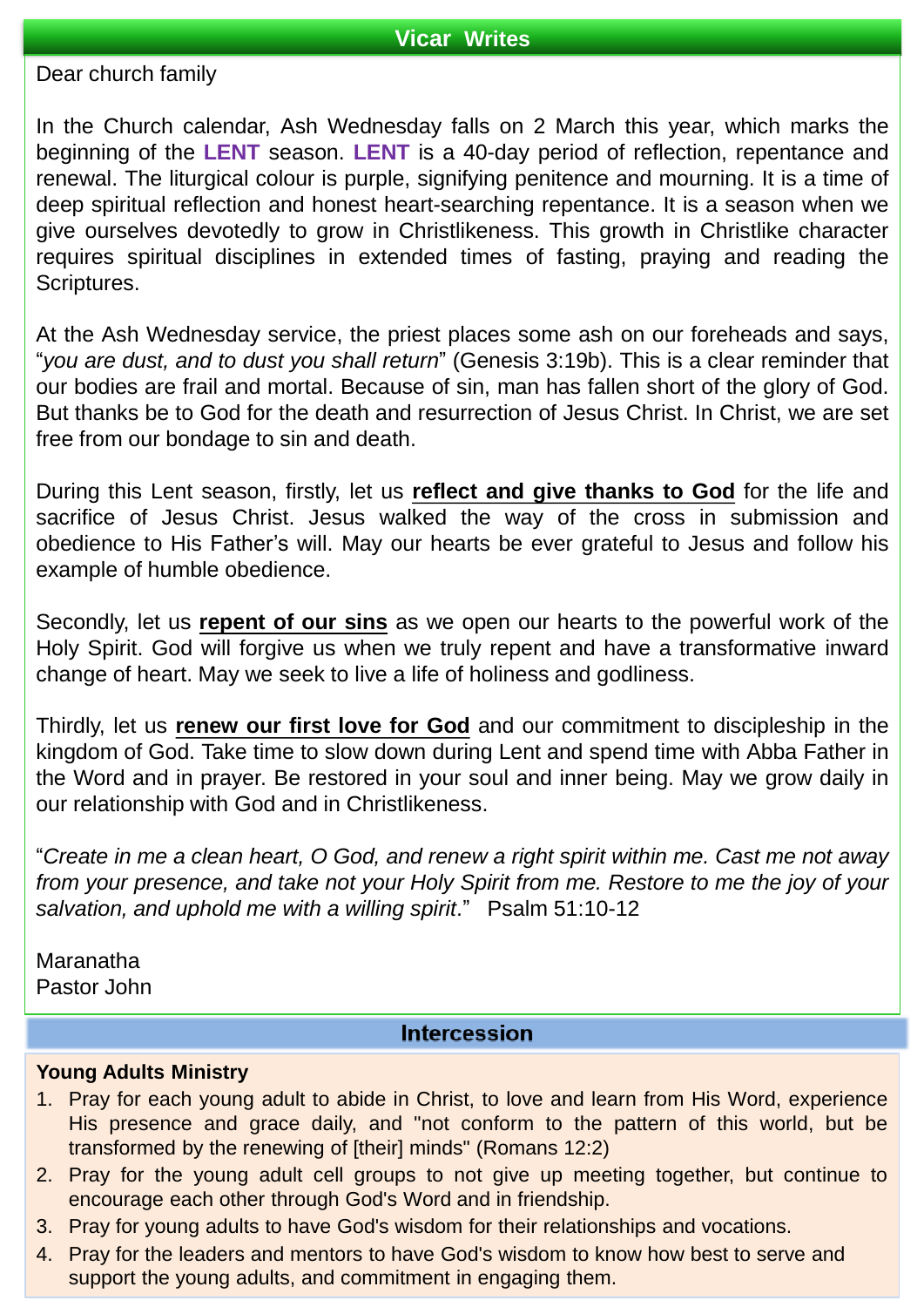#### **Finding the God Who Loves Us - Devotional Bible-Reading with** *Lectio Divina*

*Lectio Divina* (Latin for "Divine Reading") is a traditional contemplative practice of scriptural reading, meditation and prayer that encourages communion with God and drawing strength from His Word. Our sister **Genevieve Koh** has written a booklet sharing her experiences and reflections on *Lectio Divina* and how the Lord has used this spiritual discipline in strengthening her faith and comforting her soul in the midst of her life's challenges and struggles as she experienced the power of God that gave her victory and peace. May God's Word minister to your soul during this season of Lent. The booklet is available free for self-collection at the Usher's table.

#### **Request for expiring ART kits for use by church staff**

Our church staff are doing ART regularly for *ministry purposes*, especially before worship services, home visitation to the elderly and at school chaplaincy. If you may know of people or businesses who are giving away ART kits which are due to expire soon within the next few weeks or months, the church is happy to receive them. Please contact Patrick or Doris, and if needed, we can collect from the donor. This ART donation will help the church to save on some ART expenditure in the long run.

#### **"Live Lent wisely" by Bishop Titus**

As we enter the season of Lent on 2 March, Bishop Titus brings a word of encouragement to all the parishes to live Lent wisely, via this video weblink <https://www.youtube.com/watch?v=6iju1iioB8U>

## **Season of Lent at Daily Morning Office**

During the Lent season beginning 2 March, St Andrew's Cathedral will host the **Daily Morning Office** from Mondays to Fridays at 7.30 am. Feel free to participate via zoom or youtube and be spiritually enriched and renewed in your soul.

Zoom: <https://tinyurl.com/y2h3bdky> Meeting ID: 892 0263 0770 Passcode: 737881 YouTube: <http://cathedral.org.sg/r/morning>

#### **Holy Week Services**

- **Maundy Thursday** Service on **14 April** 2022 at **7.30 pm**.
- **Good Friday** Service on **15 April** 2022 at **10.00 am**.
- **Resurrection Sunday** service on **17 April** 2022 at **9.00 am**.

There will be no '1 John' Service on Saturday, 16 April 2022.

May the Holy Spirit guide our hearts in worship and devotion this coming Holy Week.

#### **Arrangement for "Private worship"**

For church members affected by the VDS setting for worship services, the Vicar and pastoral team understand your situation and hope to provide continual pastoral and spiritual care for you. The latest MCCY advisory (dated 25 Jan) allows for private worship in a place of worship for one group of up to 5 persons, regardless of vaccination status. Please feel free to contact the Vicar or any pastor to arrange for a private worship session at our church sanctuary.